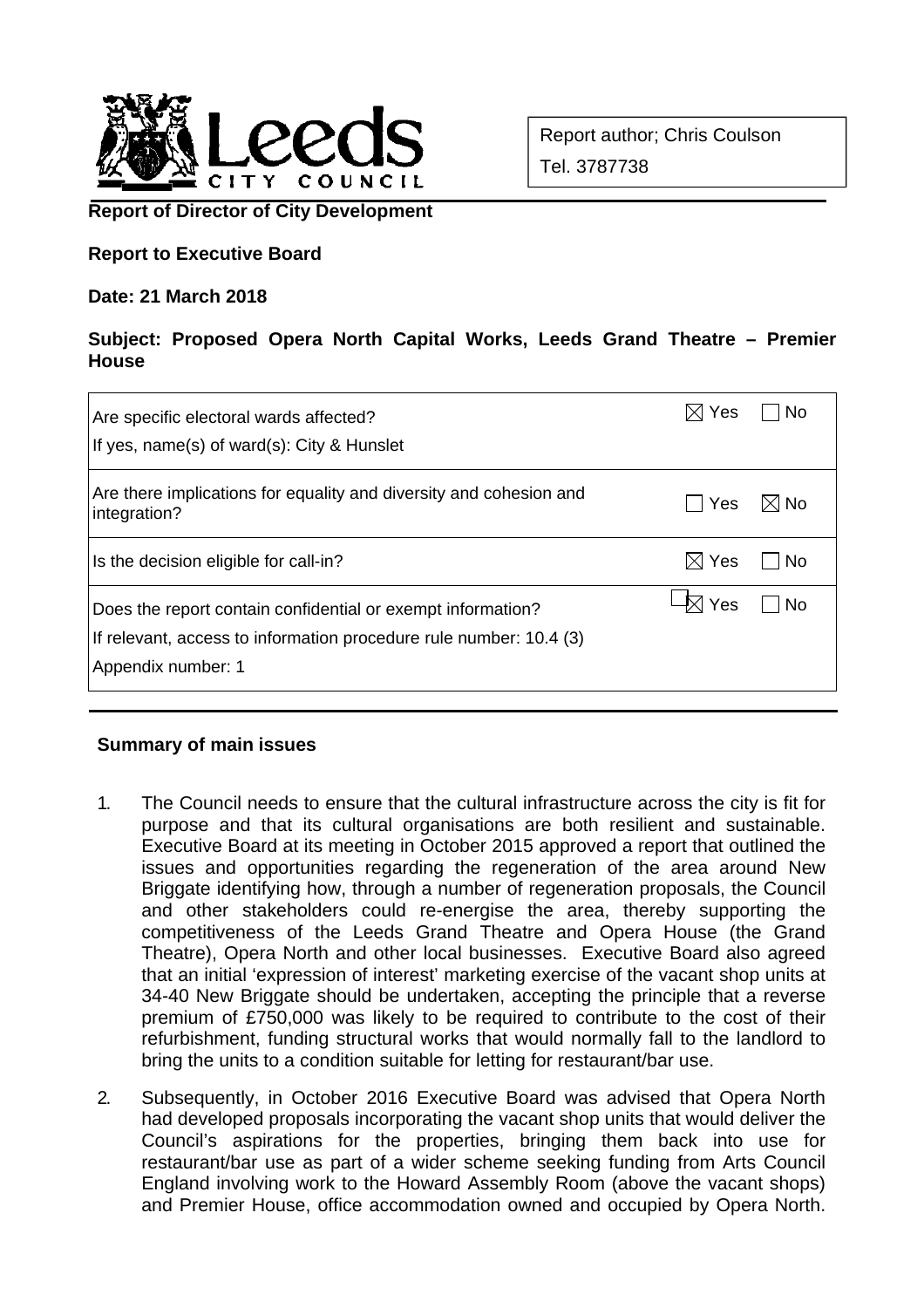In June 2017, Opera North was advised that their application for funding to the Arts Council had been unsuccessful.

- 3. Opera North has continued to develop proposals for the proposed refurbishment of the vacant shops, the Howard Assembly Room and Premier House. This report summarises the scheme proposals, the estimated costs, funding and programme for the proposed works and, seeks approval to the payment and Authority to Spend of a reverse premium of up to £750,000 from Capital Scheme No. 32615 to Opera North having regard to the significant capital investment they propose to make in the vacant shop units; the proposed variations required to both the Grand Theatre and Opera North's demised areas to allow the works to proceed and, the terms provisionally agreed with Opera North for their lease of the shop units at 34- 40 New Briggate.
- 4. The long-term sustainability of Opera North, which this proposal supports, is vital not only to the regeneration of the immediate area but to ensure it continues to contribute to the city's cultural profile whilst also enhancing the opportunities for young people in the city through ground breaking initiatives such as In-harmony.

#### **Recommendations**

- 5. Executive Board is recommended to:
	- (a) Approve the leasing of 34-40 New Briggate to Opera North Ltd at a market rent and to offer a rent free period from the commencement of the new lease, the rent free period being determined against the landlord's improvements that Opera North make relative to the rental value of the premises once the scheme has been developed on terms detailed in confidential Appendix 1 of the report, with the remaining areas to be leased to Opera North at a peppercorn rent as per their existing lease.
	- (b) Approve the payment of a reverse premium of up to £750,000 to Opera North in order to make the future occupation of the shop units at 34-40 New Briggate commercially viable, on terms detailed in confidential Appendix 1 of the report;
	- (c) Approve Authority to Spend up to £750,000 from Capital Scheme No. 32615 as the reverse premium payable to Opera North;
	- (d) Subject to the agreement of both Leeds Grand Theatre and Opera House Ltd and Opera North, to authorise variations to their respective leased areas to allow the delivery of the proposed Opera North works;
	- (e) Subject to consultation with the Executive Member for Economy and Culture to authorise the Director of City Development to negotiate and approve the final terms of all legal agreements associated with the proposed delivery of the Opera North capital project in accordance with the Council's officer delegation scheme;
		- (f) Note the actions required to implement the decisions, the proposed timescale to progress the proposed works as detailed in the report and, that the Director of City Development will be responsible for the implementation of the decisions.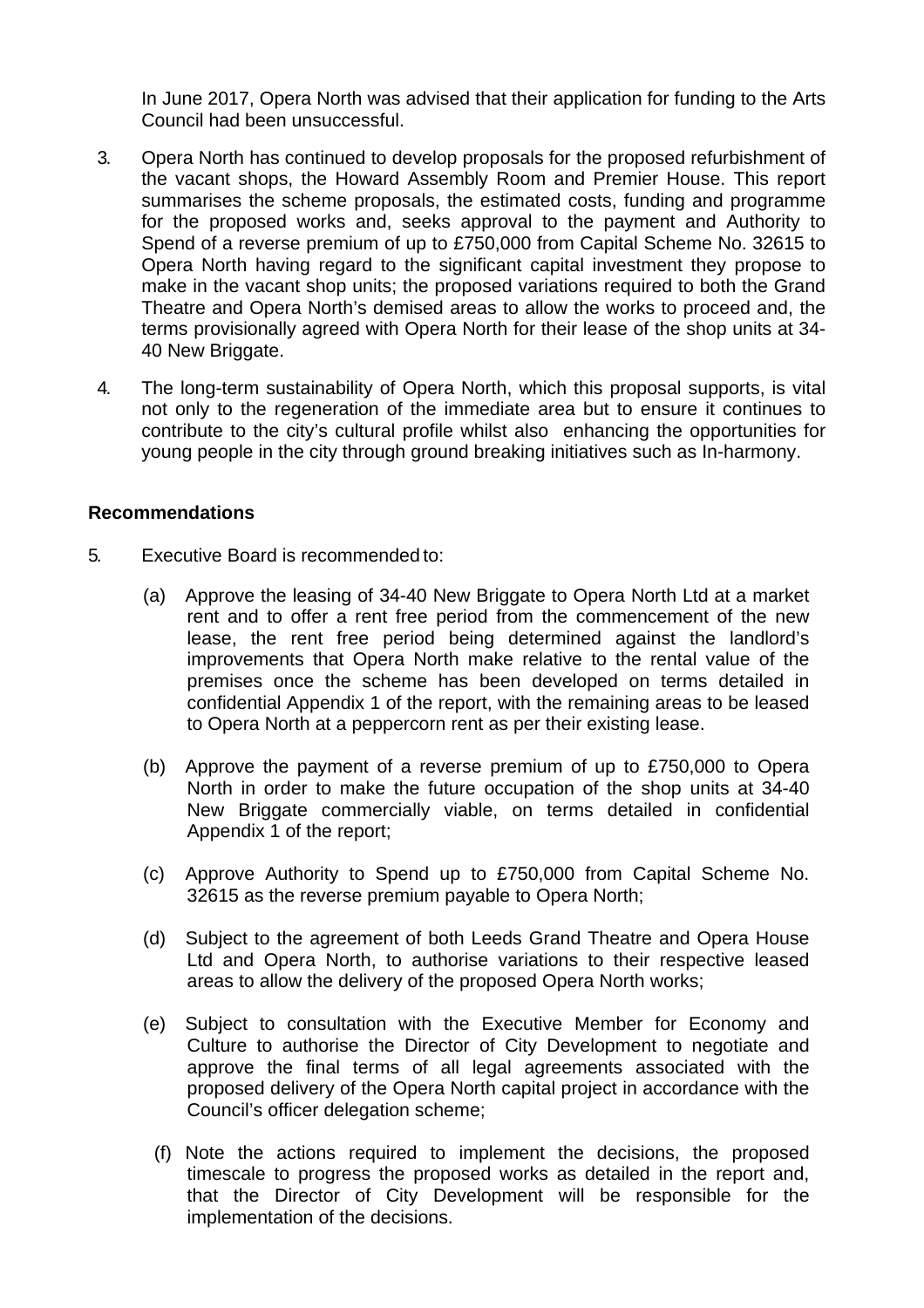# **1.0 Purpose of the report**

- 1.1 The purpose of the report is to seek Executive Board's support for the proposed Opera North works to refurbish the vacant shop units at 34-40 New Briggate for restaurant/bar use, to improve access to the Howard Assembly Room above (properties in the ownership of the City Council) and the adjacent Premier House (owned by Opera North) which forms the headquarters for Opera North. It also seeks approval to the payment and Authority to Spend of a reverse premium of up to £750,000 to Opera North recognising the significant investment it proposes to make in the vacant shop units.
- 1.2 In order to deliver the proposed works, Executive Board is also requested to approve the proposed variations to both Leeds Grand Theatre and Opera North's leased areas and, the terms provisionally agreed with Opera North for their lease of the shop units at 34-40 New Briggate.

# **2.0 Background Information**

- 2.1 Leeds Grand Theatre and the adjacent Howard Assembly Room has good claim to be regarded as one of the most important theatre buildings outside London. Completed in 1879, the historical significance of this Grade 2\* Listed Building is as the earliest, most complete surviving theatre complex from what was called the 'heroic age of British theatre construction'.
- 2.2 Since its foundation in 1978, the Grand Theatre and adjacent Assembly Rooms and latterly Premier House has been Opera North's home for the production and performance of opera, music, learning and education. In 2005, the theatre was upgraded to provide enhanced facilities to the auditorium, front and back of house areas, a new stage house with modern technical platform (flying system and get in). New rehearsal and production accommodation for use by Opera North were added to Premier House. Subsequently, the renamed Howard Assembly Room was refurbished to create a flexible performance space and rehearsal room primarily for use by Opera North.. A new mezzanine floor level and wooden balconies were added and a direct link to the Grand Theatre (the Grand Hall) was restored. It has enabled a distinctive cultural programme that is not available elsewhere in the city
- 2.3 It is acknowledged that New Briggate presents many challenges to pedestrians and some of the businesses located there both in terms of place-making and how the space functions including relatively narrow pavements with very high levels of footfall particularly during the rush hour and before and after performances at both the Grand Theatre and the Howard Assembly Room.
- 2.4 Executive Board at its meeting in October 2015 agreed to start to address these issues to create a more positive, sustainable future for the area by working in partnership and making best use of Council's assets. This included seeking expressions of interest for the vacant units at 34-40 New Briggate with a reverse premium being available in recognition of the poor condition of the four retail units.
- 2.5 Subsequently, Executive Board at its meeting in October 2016 was advised that Opera North had developed proposals for the vacant retail units that fulfilled the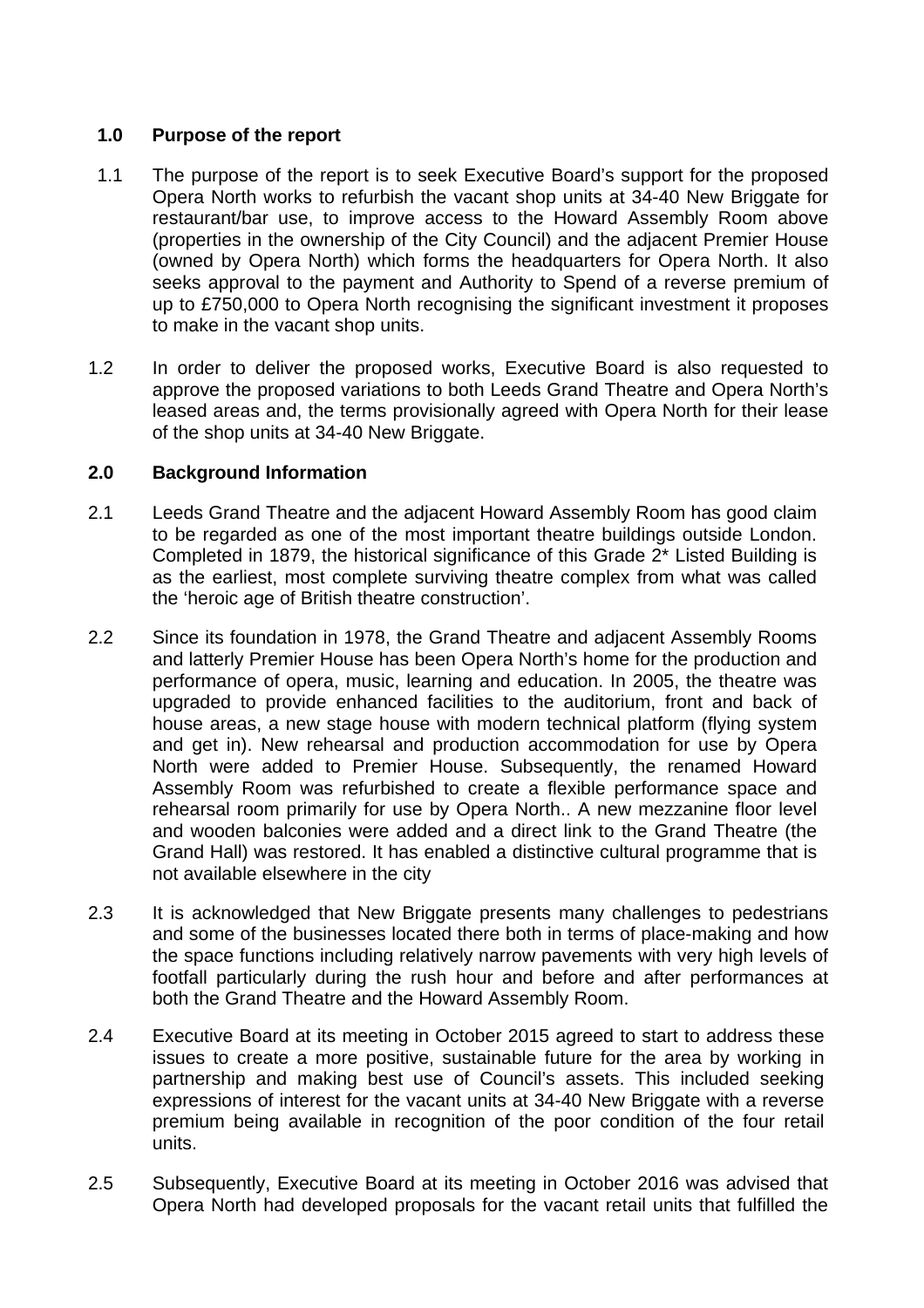Council's aspirations for the properties, bringing them back into use as a restaurant/bar, providing a new front door for the Howard Assembly Room and, supporting Opera North's vision to open the Assembly Room to more public performances/events and workshops. The proposals noted above formed part of a multi-million pound bid to the Arts Council, larger and more significant than was envisaged through the expression of interest process noted in paragraph 2.4 above. Consequently, Executive Board agreed to lease the vacant units at 34-40 New Briggate to Opera North at a market rent to be approved, subject to the grant application to the Arts Council being successful and securing planning approval for the proposed works. Executive Board also noted that the £750,000 held in the capital programme to finance the reverse premium was no longer required to fund the landlord's contribution to the improvements to 34-40 New Briggate and, instead that this funding should contribute towards complementary public realm improvements proposed as part of the wider regeneration of the New Briggate area.

#### **3. Main Issues**

3.1 In June 2017, Opera North was advised that its application for funding from the |Arts Council had been unsuccessful. Opera North has, however, continued to develop proposals for the refurbishment of the vacant shops, the Howard Assembly Room and Premier House that will not only enhance the resilience of the company by extending and improving the existing buildings to deliver new facilities for artists, children and young people's learning and engagement, but which will also act as the catalyst to the Council's public realm and regeneration aspirations for New Briggate and the surrounding area.

# **Opera North Scheme Proposals**

- 3.2 The retail units at 34-40 New Briggate are vacant and, as part of the lease arrangements with Opera North for the Howard Assembly Room above, the Council has to pay a proportion of the service charge costs for the maintenance of the overall building. The condition of the units impacts on their viability and is detrimental to the overall ambience of the street.
- 3.3 Under the proposals developed by Opera North, it is proposed (subject to securing all statutory consents) that the vacant retail units will be refurbished for restaurant/bar use to serve patrons of the Grand Theatre, Howard Assembly Room and non-theatre goers. The refurbished units along with the theatre's current reception area will also provide a dedicated entrance to the 300 seat capacity Howard Assembly Room, negating the need to enter the Howard Assembly Room via the Grand Theatre, allowing both venues to operate independently and simultaneously of each other.
- 3.4 The proposals seek to create a new three storey vertical circulation space in the alleyway between the vacant retail units and the Grand Theatre building. The space would accommodate a new stair and lift to serve the new development and would be enclosed with a glazed roof, which together with the introduction of glazing into the bridge links between the theatre and the Howard Assembly Room will bring natural light into the completed development. This new 'atrium' will provide access to a lobby leading directly into the Howard Assembly Room.
- 3.5 Opera North currently uses the Howard Assembly Room for orchestral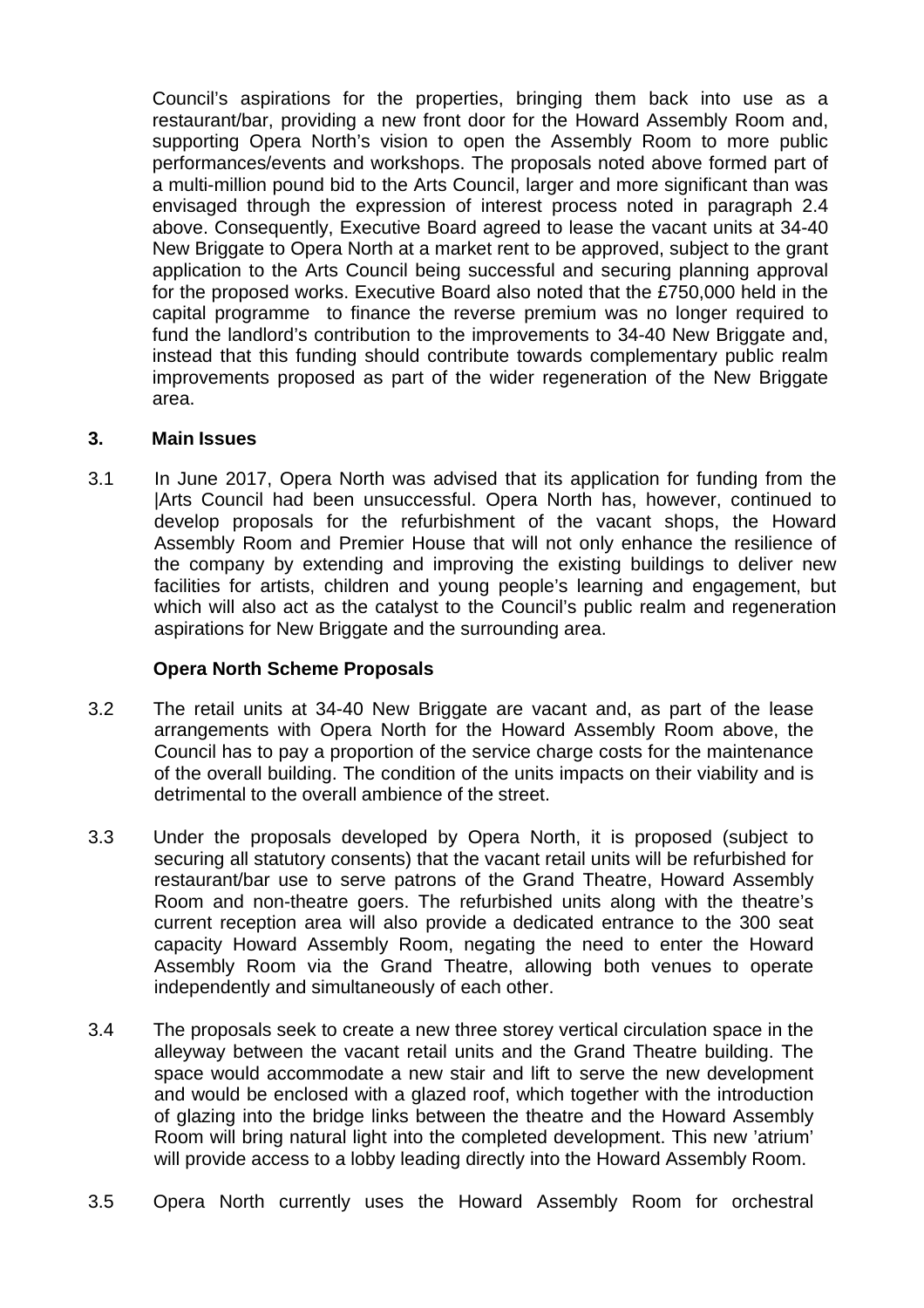rehearsal space, limiting the amount of time it can be used for performances/events. The wider Opera North proposals seek to establish a dedicated education suite within Premier House and, the construction of a twostorey rehearsal space for the orchestra on top of Premier House. The purpose of this extension is to alleviate the Howard Assembly Room's dual role of 'practice and perform', allowing a substantial increase in the performance/events programme in the venue, thus enabling the company both to become more financially resilient and enhance its substantial education provision i.e. the company delivers an inclusive programme of high quality music education and performance opportunities that encourage young people from all backgrounds to engage with the arts and, through doing so deliver wider benefits such as increased self-confidence, aspiration and engagement in formal learning. Freeing up space in the Howard Assembly Room by relocating orchestral rehearsal to Premier House will help to further this important educational work.

- 3.6 In order to deliver Opera North's proposals a number of complex building and commercial issues need to be addressed between the City Council as owner of the vacant shop units and the theatre estate, Opera North as the Council's tenant of the Howard Assembly Room and key cultural partner in the city and, Leeds Grand Theatre as the Council's tenant of the theatre building as follows;
	- (i) It is proposed that the shop units at 34-40 New Briggate be leased to Opera North as part of a new lease at a market rent for a period of years equivalent to that remaining on their current lease of the Howard Assembly Room. Having regard to the significant capital investment that the company intends to make in the premises. it is proposed to offer a rent free period, the length of such rent free period to be determined against the landlord's improvements that Opera North make relative to the rental value of the premises once the scheme has been developed. The terms for Opera North's lease of the units are detailed in confidential Appendix 1 attached to the report.
	- (ii) Having regard to the current condition of the empty retail units to offer a reverse premium of up to £750,000 to Opera North in order to make the future occupation of the units for restaurant/bar use commercially viable on terms which are detailed in confidential Appendix 1 attached to the report.
	- (iii) It is proposed that subject to the agreement of both Leeds Grand Theatre and Opera House Ltd and Opera North that their existing lease areas be varied as required to allow the delivery of the proposed works.
- 3.7 Subject to securing Council support for the proposed capital works, Opera North's indicative strategic development programme (still subject to review) envisages that their Planning/Listed Building application will be submitted in May 2018. Assuming all statutory consents are secured and legal agreements completed with regard to potential demise changes, work is scheduled to start on site in November 2018, with completion in January 2020.
- 3.8 If Executive Board is minded to support the proposals detailed in paragraph 3.6 (i) to (iii) above, the scheme proposed by Opera North whilst providing greater financial resilience for the company would also help meet the Council's aspirations not only for the vacant shop units but also act as a catalyst for the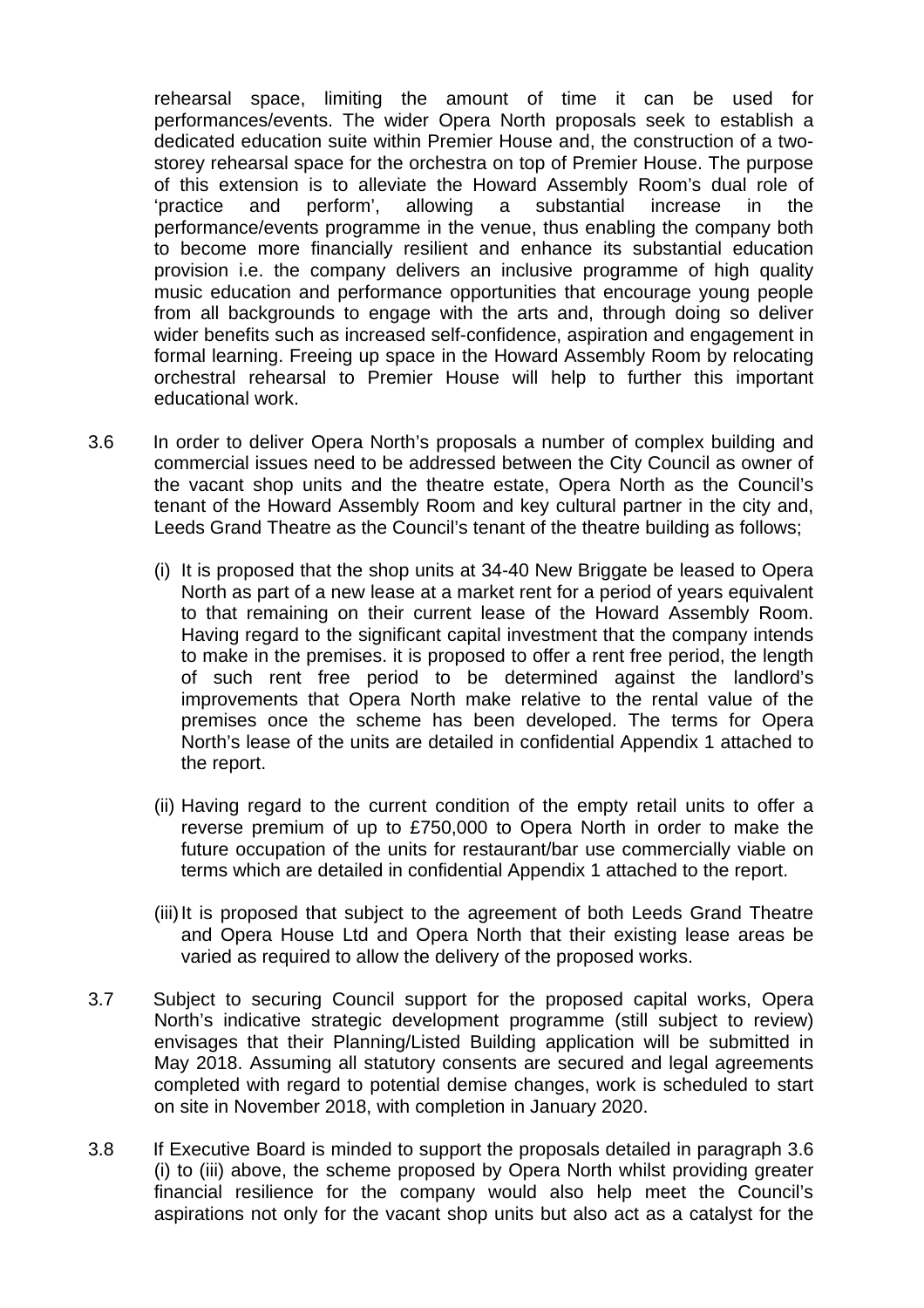sustained regeneration of the wider area. It is, however, recognised that at this time the precise terms of Opera North's proposed occupancy of the vacant shop units, along with the terms on which the proposed reverse premium is to be paid and, any required changes to either Leeds Grand Theatre or Opera North's demised areas remain to be concluded. As such, it is proposed that authority to approve the final terms of all legal agreements required to deliver the proposed works be delegated to the Director of City Development in accordance with the Council's officer delegation scheme and in concurrence with the Executive Member for Economy and Culture.

# **4 Corporate Considerations**

# **4.1 Consultation and Engagement**

- 4.1.1 The Executive Member for Economy and Culture has been consulted and is supportive of the recommendations contained in the report.
- 4.1.2 The Leeds Grand Theatre Board has been consulted and has re-affirmed its general support for the Opera North scheme proposals, but is unable to provide a legal commitment at this time, as it advises that it has only had sight of conceptual design proposals and the actual scheme design remains to be concluded. The Grand Theatre Board advise that with regard to potential demise changes to their leased area, that further discussions are required with Opera North.
- 4.1.3 Under the terms of the funding agreements concluded between the City Council and the Arts Council and the Heritage Lottery Fund (HLF) for grant support for the earlier transformation scheme, their consent is required to any proposed changes to lease terms impacting on the Grand Theatre and the Howard Assembly Room. Once any changes to the respective demise areas are agreed with the Leeds Grand Theatre and Opera North, the Arts Council and the HLF's consent to such changes will be sought.
- 4.1.4 Briefings on the Opera North scheme proposals and the associated property related issues have been offered to the City and Hunslet Ward Members. Ward Member comments received on the proposals contained in the report will be reported to the meeting of the Executive Board.

# **4.2 Equality and Diversity / Cohesion and Integration**

- 4.2.1 An Equality and Diversity / Cohesion and Integration screening document was prepared and considered by Executive Board at its meeting in October 2016, a copy of which is detailed in Appendix 2 of this report.
- 4.2.2 The Opera North proposals will benefit the local businesses, act as the catalyst for further regeneration initiatives and will not have any detrimental effects on equality and diversity.

# **4.3 Council policies and Best Council Plan**

4.3.1 Transforming vacant units into a restaurant/bar, stimulating the regeneration of this area and supporting the continued success of the Howard Assembly Rooms. This regeneration would support the City Council's Breakthrough project, '*World class events and a vibrant city centre that all can benefit from'*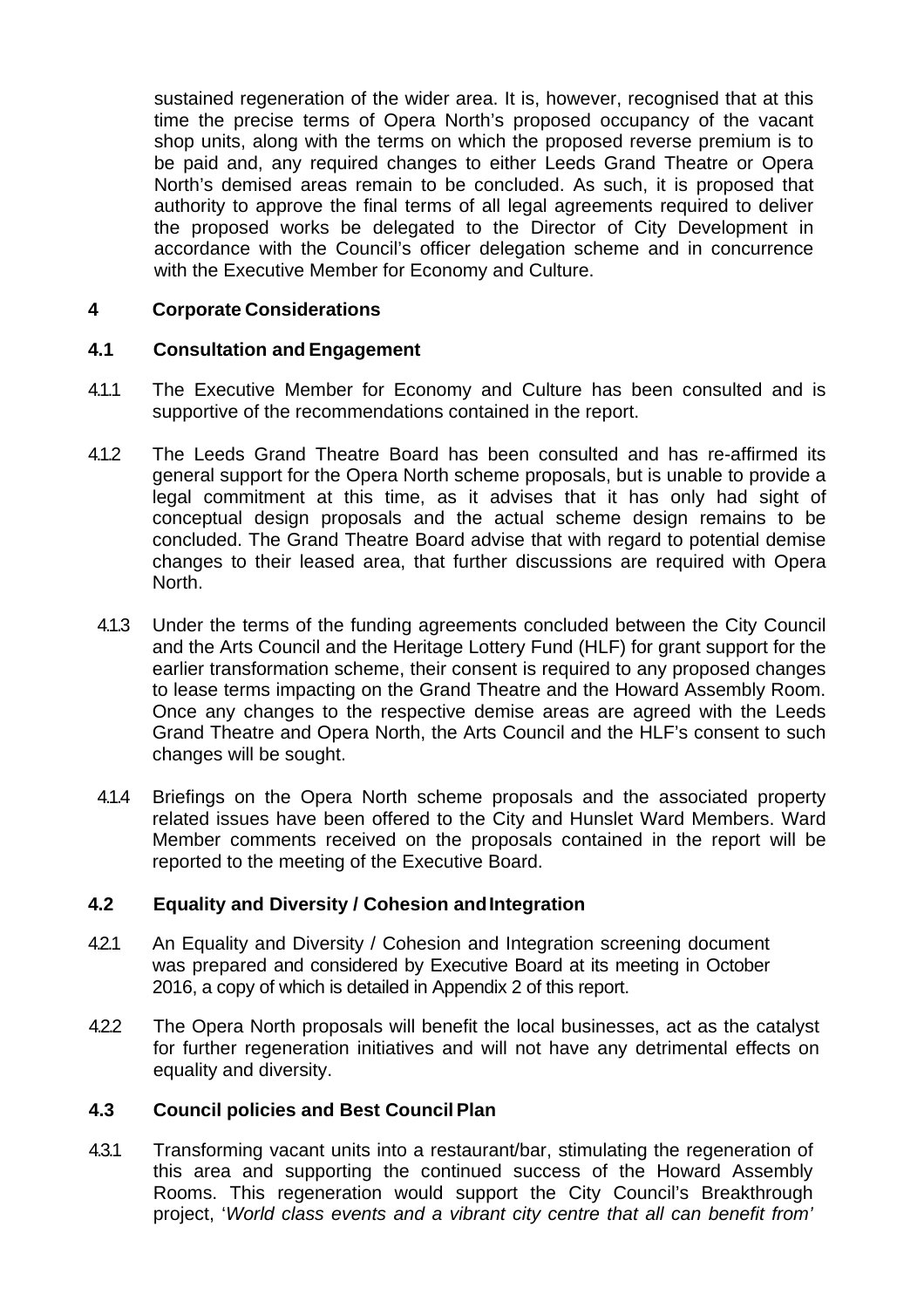which contributes to the Best Council Plan ambition for Leeds to be a compassionate city that helps all its residents benefit from the effects of the city's economic growth and improved outcomes.

4.3.2 Support for Opera North and the Grand Theatre to maintain and develop their respective roles within the city is in line with Culture being one of the seven priorities of the Best Council Plan updated for 2018/19 – 2020/21 and adopted by the City Council in January 2018.

# **4.4 Resources and value for money**

- 4.4.1 Opera North's design team estimate that the cost of the construction works is £11.76m inclusive of fees and contingency, but exclusive of fitting out works and fixtures, furniture and equipment. Opera North advise that if the Council support the payment of a reverse premium as a contribution toward the cost of refurbishing the retail units the construction cost of the project is underwritten.
- 4.4.2 Members of Executive Board should note that the funding of a reverse premium as a contribution toward landlord's improvements at 34-40 New Briggate, is currently identified in the Capital Programme (Capital Scheme No. 32615) as a contribution towards complementary public realm improvements as part of the wider regeneration proposals for the New Briggate area.

# **4.5 Legal Implications, Access to Information and Call In**

- 4.5.1 The decision is eligible for call-in.
- 4.5.2 The Appendix to the report is Exempt/Confidential under Access to Information procedure Rules 10.4 (3). The public interest in maintaining the exemption in relation to the confidential Appendix outweighs the public interest in disclosing the information and financial details which, if disclosed would adversely affect the business of the Council and the business affairs of an individual organization.

# **4.6 Risk Management**

4.6.1 There is a risk that the cost of the capital scheme proposals exceeds the budget available. This risk cannot be completely mitigated, but if it was to arise the Opera North design team would need to review the scheme proposals to achieve a budget compliant scope of works. Any agreement to lease the vacant shop units and make a reverse premium to Opera North or vary the demised areas of Leeds Grand Theatre and Opera North will be dependent upon all statutory consents for the proposed works being secured.

# **5.0 Conclusions**

5.1 The regeneration of New Briggate and its surrounding streets will be facilitated by the transformation of vacant units at 34-40 New Briggate into a restaurant/bar, provide a front door for the 300 seat Howard Assembly Room supporting Opera North's vision to open this successful venue up for more public performances, making the company more financially resilient as well as enhancing the delivery of its substantial education programme that encourages young people from all backgrounds to engage with the arts.